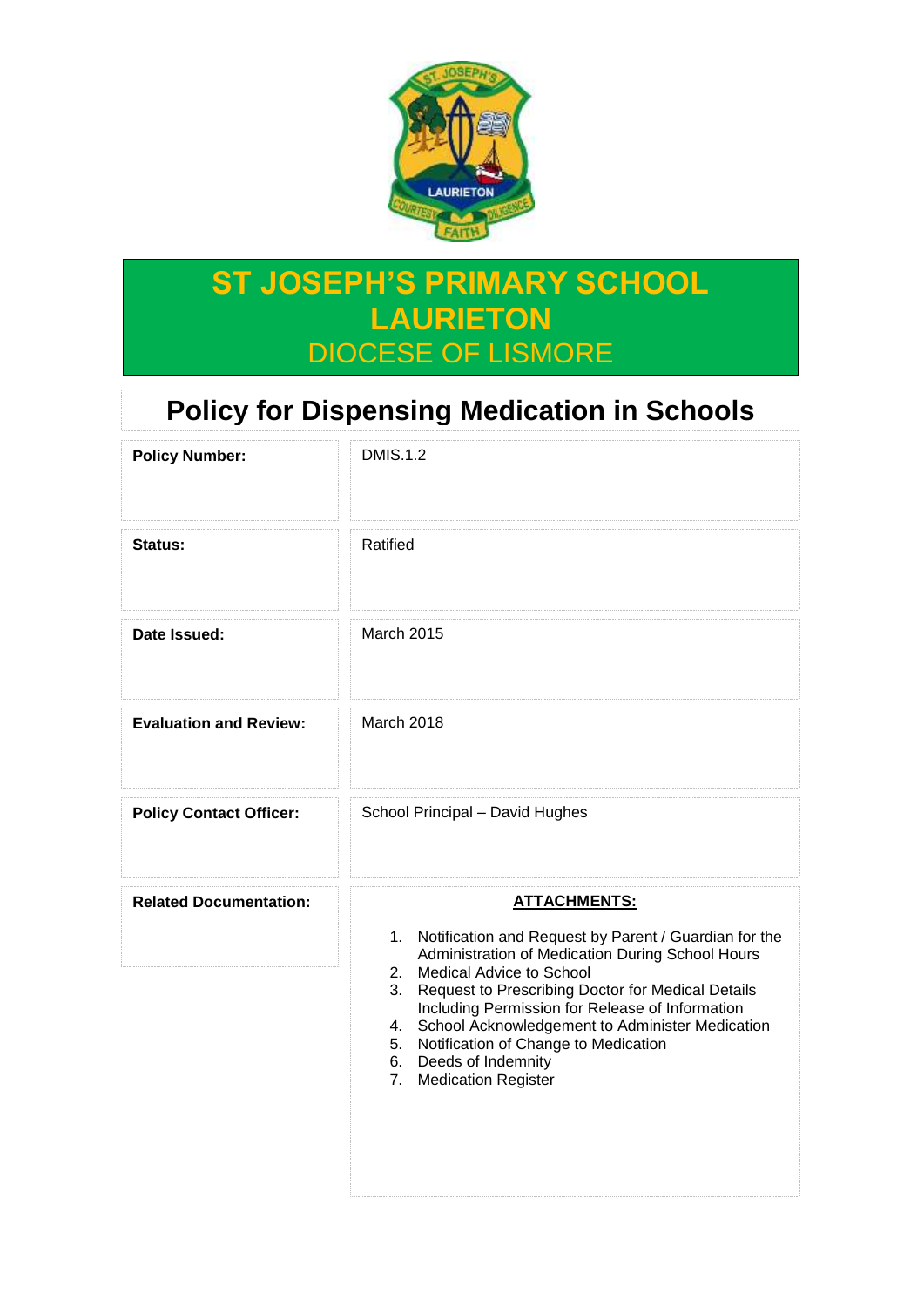### **Rationale:**

Arising from the duty of care that schools owe to their students, there will be occasions when the administration of medication is necessary to support students during the normal course of a school day or in school activities outside of normal school hours.

While children will usually require medication for reasons of health, sometimes medication will be necessary to assist learning or to modify behaviour.

#### **Procedures:**

The following guidelines and procedures will be followed at St Joseph's school.

## Administration of Non-Prescribed Medication

- No medication should be given to a child without the written permission of a parent / guardian
- In special circumstances, as determined by the principal or his/her appointed delegate, paracetamol may be administered after verbal permission is obtained from a parent or guardian.
- Parents should be discouraged from providing children with medication at school, unless on Doctor's advice
- All medication to be kept in a central location in the office, clearly labelled with all relevant information for the child for whom it has been provided
- Parents to be regularly informed of the school's policy in regard to the administration of medication
- A medication register is to be established and maintained. The register will contain the following information: date, time, name of student, type of medicine, dosage and the name of the person administering the medication
- These guidelines apply to both teacher-administered and self-administered medication.

#### Administration of Prescribed Medication

- Medication must be supplied in a container, clearly marked with the students name, the name of the drug, dosage, frequency of administration and prescribing doctor's name. Parents should provide the dosage for the week only.
- Appropriate equipment for administration eg medication measures, should be supplied by parents
- All prescribed medication must be kept under lock and key in the agreed central location until the time of administration
- Prescribed medication required by students must be accessible to them as and when required both at school and whilst on excursions, sports days, camps etc
- Where possible, no member of the school staff, other than the Principal's designates, should administer medication to a student unless the nature and dosage of the medication and the identity of the student have been checked by a second adult person, to ensure that the medication is in accordance with the directions given by the student's parents. Particular attention should be paid to these requirements when students are operating outside the usual classroom situation (eg whilst on excursion).
- It is the responsibility of the designated staff and the classroom teacher to ensure that all students attend at the appropriate time and place for their medication. The parent is responsible for ensuring that medication is available for the child on excursion, sports days, etc. The Principal's designate would be responsible for care and administration of medication on these occasions.
- The school procedure allows for changes occurring in the medication being prescribed for particular students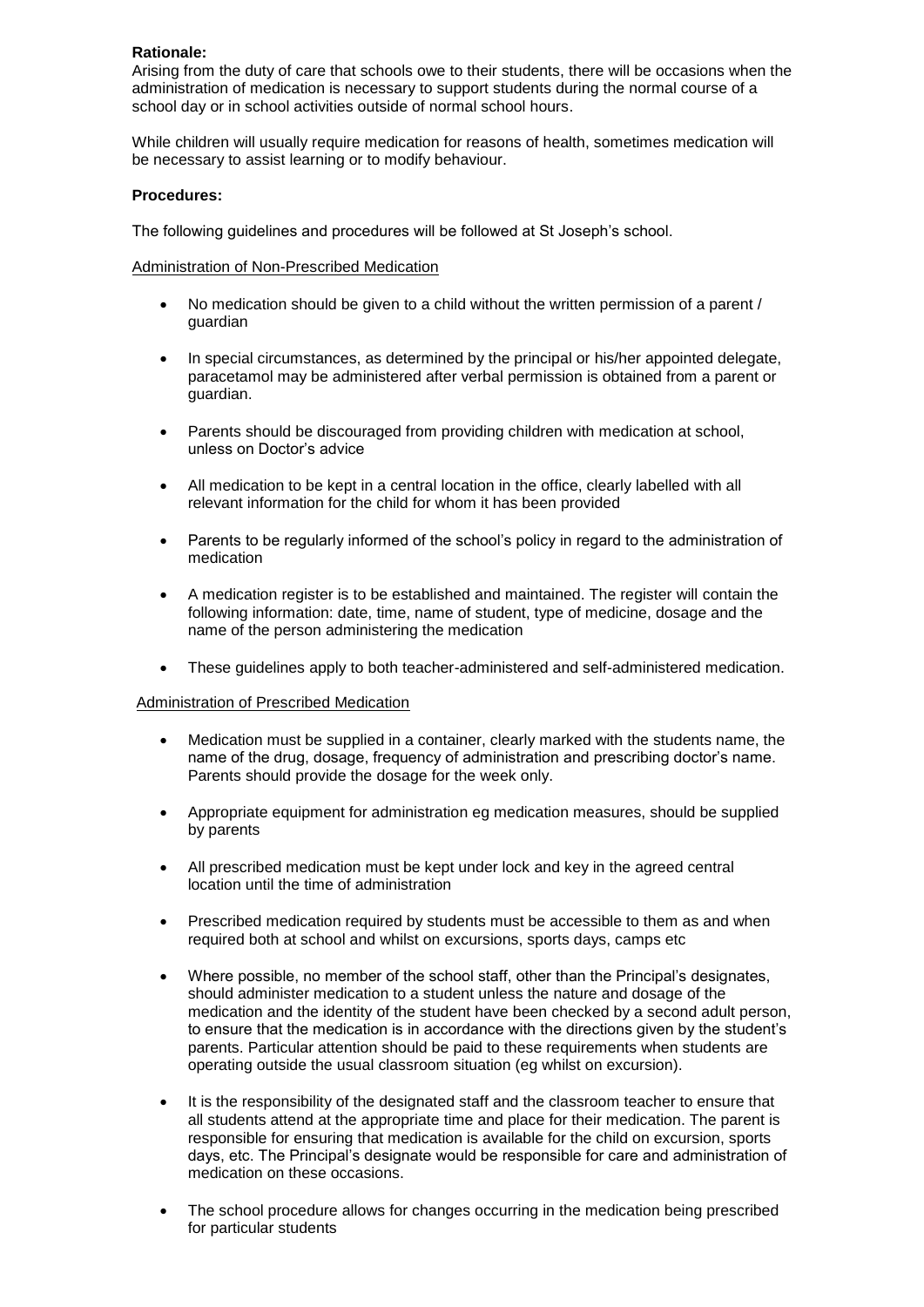- Details of the administration of prescribed medication should be entered in the Medication Register.
- Medication Registers: Each class teacher to maintain a Medication Register for casual administering of non-prescribed medication. Regular recipients of medication to have a permanent register in the office. A register for others to be maintained.

# DEEDS OF INDEMNITY

In consideration of the staff of:

St Joseph's Primary School, LAURIETON

\_\_\_\_\_\_\_\_\_\_\_\_\_\_\_\_\_\_\_\_\_\_\_\_\_\_\_\_\_\_\_\_\_\_\_\_\_\_\_

at my request administering medication to my son/daughter:

I hereby indemnify and agree to keep indemnified the Catholic Schools Office and its employees and agents, and

St Joseph's Primary School, LAURIETON

and its employees and agents including the teachers and other staff of the school, from and against all actions, suits, claims, demands, complaints and causes of action (including for or in respect of death, personal injury or any alleged infringement of the rights of any person) and the costs thereof in respect of or arising directly or indirectly out of such administration of medication.

Signed, sealed and delivered by the said (Parent/Guardian):

\_\_\_\_\_\_\_\_\_\_\_\_\_\_\_\_\_\_\_\_\_\_\_\_\_\_\_\_\_\_\_\_\_\_\_\_\_\_

In the presence of :

\_\_\_\_\_\_\_\_\_\_\_\_\_\_\_\_\_\_\_\_\_\_\_\_\_\_\_\_\_\_\_ Witness Signature

\_\_\_\_\_\_\_\_\_\_\_\_\_\_\_\_\_\_\_\_\_\_\_\_\_\_\_\_\_\_\_ Name of Witness (please print)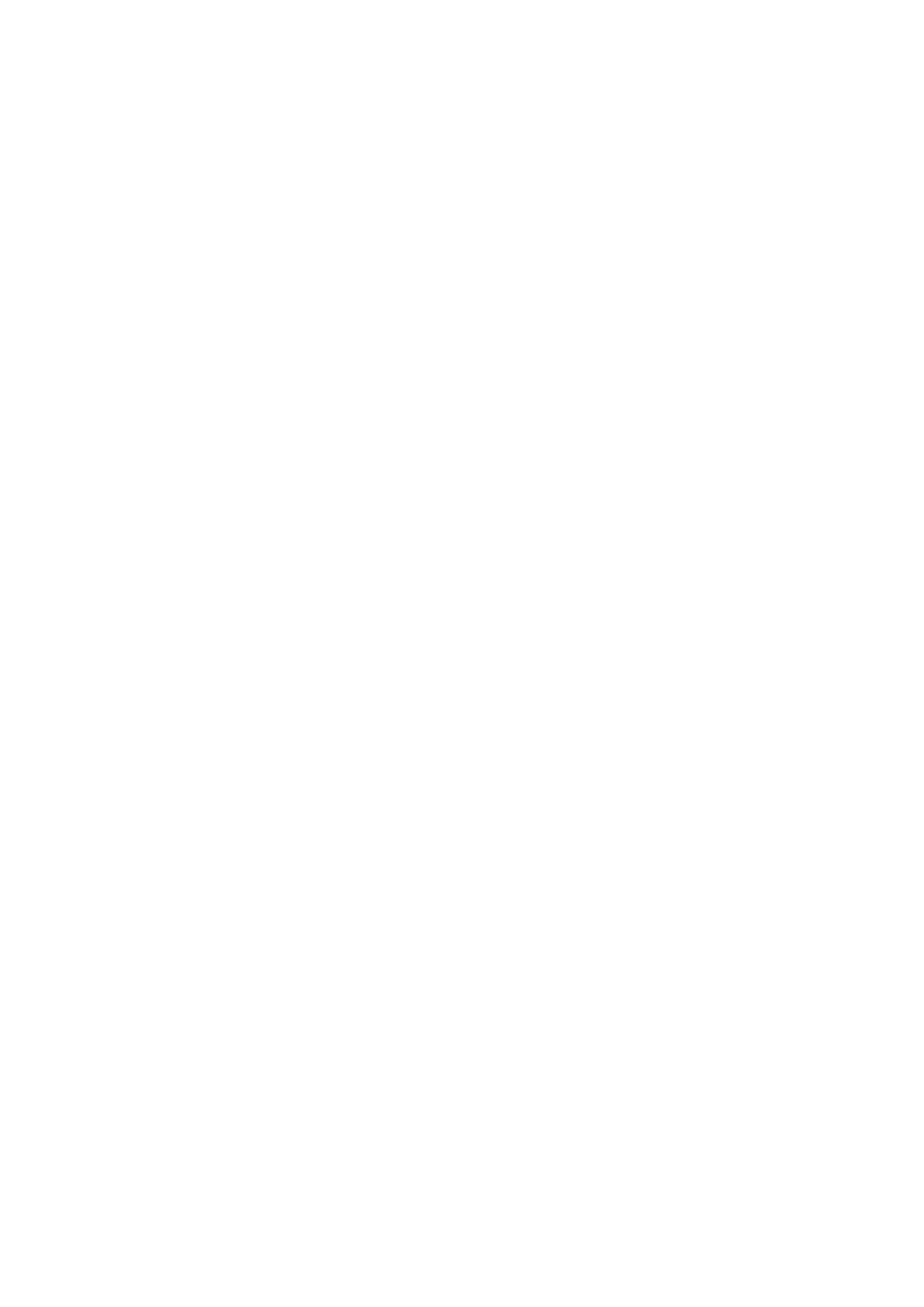Scenario 1: A student brings a non-prescribed drug or medication e.g. Panadol, to school to take at lunchtime.

Action: The teacher needs to be informed. The medication needs to be kept in a central location. The teacher records the details on the medication register, even though the medication is self-administered.

- Scenario 2: The parents request the teacher to administer non-prescribed medication to their child at regular intervals during the day. Action: The parents need to make this request in writing. A deed of indemnity needs to be completed. The medication is kept in a central location. The medication register is completed.
- Scenario 3: The parents request the school to administer a prescribed medication. e.g. for ADD.

Action: Parents fill in Attachment 1.Parents supply Attachment 2 (Medical Advice) or school uses Attachment 3 (a request for Medical advice).Parents sign deed of indemnity. School completes Attachment 4 (acknowledgement to administer medication) signed by Principal. A medication register is kept.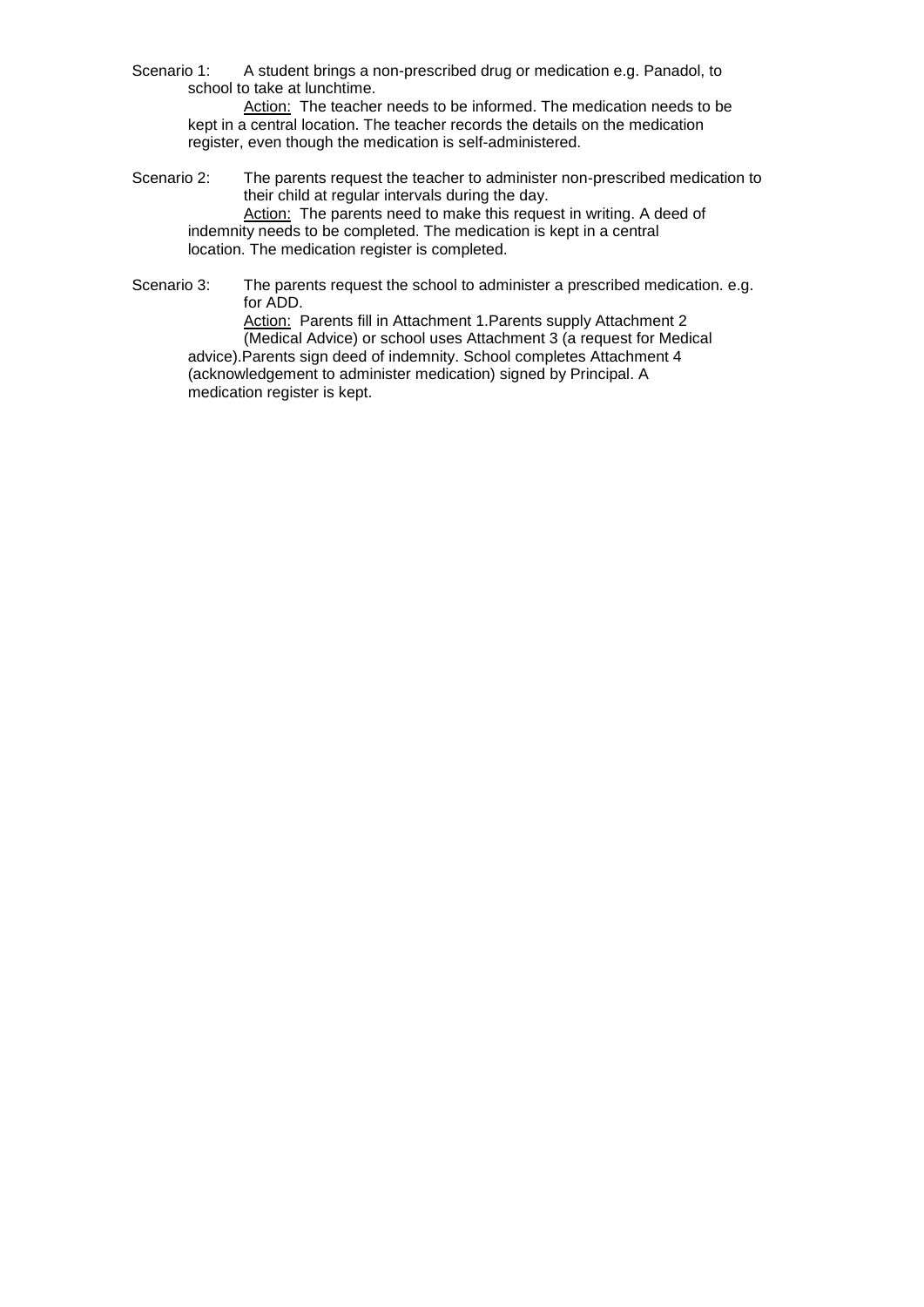# MEDICAL REGISTER Example

| Medication: | 1 Ritalin tab    |             | DEAN KING -<br>12.50 am |             |                  |
|-------------|------------------|-------------|-------------------------|-------------|------------------|
| <b>DATE</b> | <b>SIGNATURE</b> | <b>DATE</b> | <b>SIGNATURE</b>        | <b>DATE</b> | <b>SIGNATURE</b> |
|             |                  |             |                         |             |                  |
|             |                  |             |                         |             |                  |
|             |                  |             |                         |             |                  |
|             |                  |             |                         |             |                  |
|             |                  |             |                         |             |                  |
|             |                  |             |                         |             |                  |
|             |                  |             |                         |             |                  |
|             |                  |             |                         |             |                  |
|             |                  |             |                         |             |                  |
|             |                  |             |                         |             |                  |
|             |                  |             |                         |             |                  |
|             |                  |             |                         |             |                  |
|             |                  |             |                         |             |                  |
|             |                  |             |                         |             |                  |
|             |                  |             |                         |             |                  |
|             |                  |             |                         |             |                  |
|             |                  |             |                         |             |                  |
|             |                  |             |                         |             |                  |
|             |                  |             |                         |             |                  |
|             |                  |             |                         |             |                  |
|             |                  |             |                         |             |                  |
|             |                  |             |                         |             |                  |
|             |                  |             |                         |             |                  |
|             |                  |             |                         |             |                  |
|             |                  |             |                         |             |                  |
|             |                  |             |                         |             |                  |
|             |                  |             |                         |             |                  |
|             |                  |             |                         |             |                  |
|             |                  |             |                         |             |                  |
|             |                  |             |                         |             |                  |
|             |                  |             |                         |             |                  |
|             |                  |             |                         |             |                  |
|             |                  |             |                         |             |                  |
|             |                  |             |                         |             |                  |
|             |                  |             |                         |             |                  |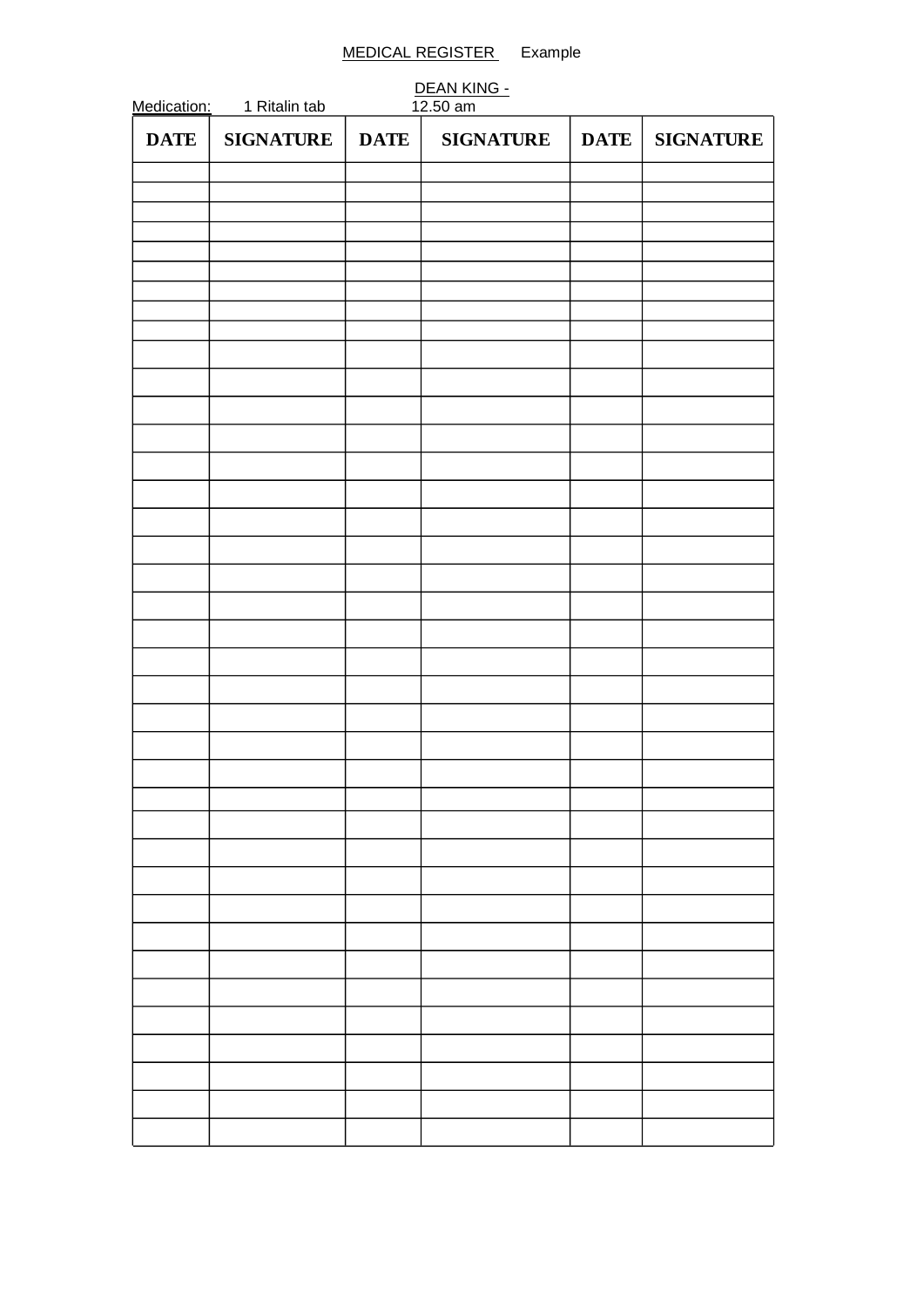#### NOMINATION & REQUEST BY PARENT/GUARDIAN FOR THE ADMINISTRATION OF PARACETAMOL DURING SCHOOL HOURS

To be completed by Parent or Guardian

I request and give permission for my child

\_\_\_\_\_\_\_\_\_\_\_\_\_\_\_\_\_\_\_\_\_\_\_\_\_\_\_\_\_\_\_\_\_\_\_

to be given the appropriate dose of Paracetamol during school hours at the discretion of the Principal or his/her appointed delegate.

I accept and agree to observe the conditions imposed by the school and understand and agree that it is my responsibility to inform the Principal of any change to my permission for the administration of Paracetamol. I hereby indemnify and agree to keep indemnified the Catholic Schools Office and its employees and agents and St Joseph's Primary School Laurieton and its employees and agents from and against all actions, suits, claims, demands, complaints and causes of action (including for or in respect of death, personal injury or any alleged infringement of the rights of any person) and the costs thereof in respect of or arising directly or indirectly out of such administration of medication.

(signed) (Date)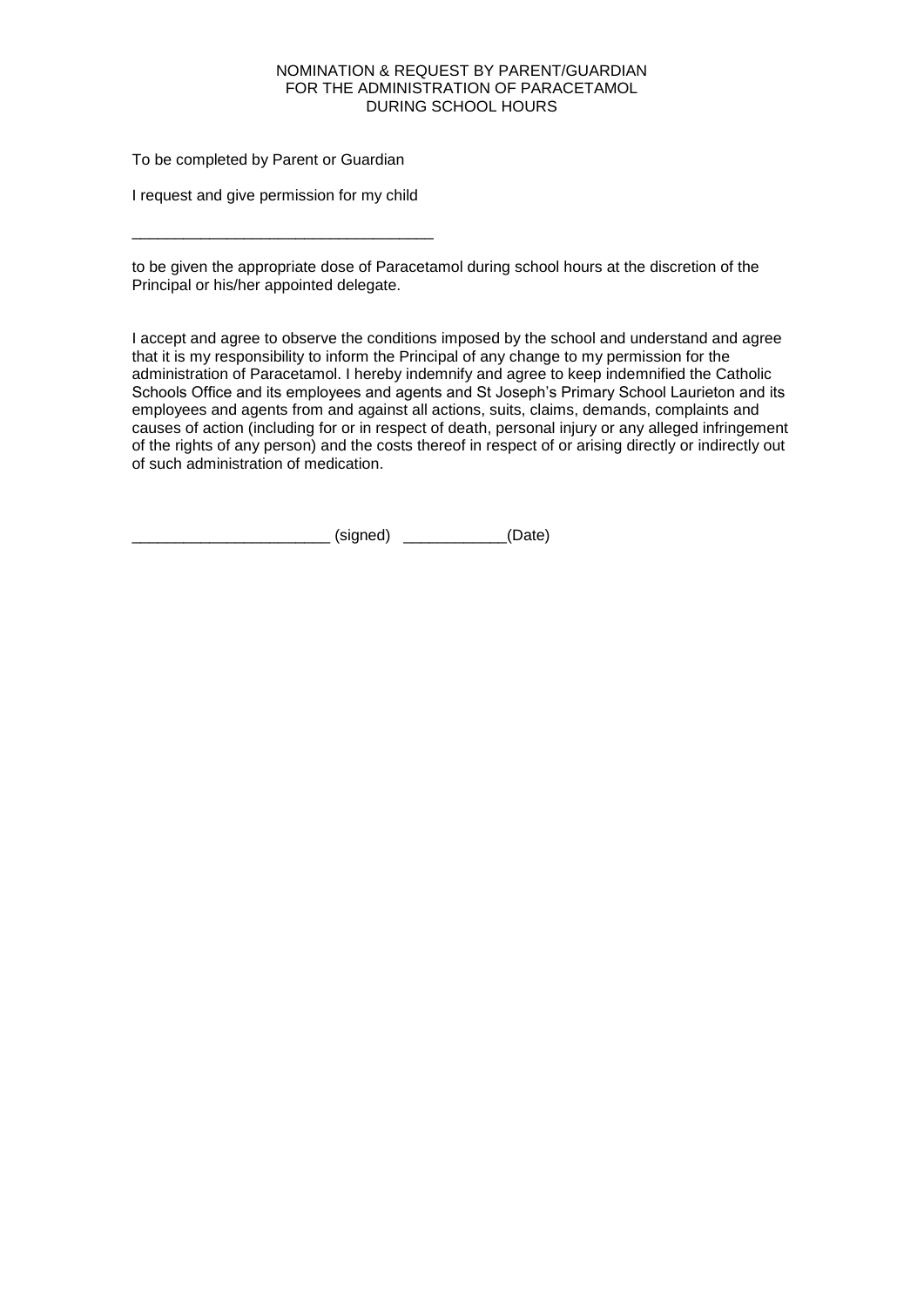## REQUEST BY PARENT/GUARDIAN FOR THE ADMINISTRATION OF ANTIBIOTICS DURING SCHOOL HOURS

To be completed by Parent or Guardian

I request that my child:

\_\_\_\_\_\_\_\_\_\_\_\_\_\_\_\_\_\_\_\_\_\_\_\_\_\_\_\_\_\_\_\_\_\_\_\_\_\_\_\_\_\_\_\_\_\_\_\_\_\_\_\_\_\_ Full name of student

be allowed to take antibiotic medication at school according to instructions from:

\_\_\_\_\_\_\_\_\_\_\_\_\_\_\_\_\_\_\_\_\_\_\_\_\_\_\_\_\_\_\_\_\_\_\_\_\_\_\_\_\_\_\_\_\_\_\_\_\_\_\_\_\_\_ Full name of prescribing Doctor

Medication Dosage Time/s

The medication has been prescribed for the following reason:

I accept and agree to observe the conditions imposed by the school and understand and agree that it is my responsibility to inform the Principal of any changes involving the administration of the antibiotic. I hereby indemnify and agree to keep indemnified the Catholic Schools Office and its employees and agents and St Joseph's Primary School Laurieton and its employees and agents from and against all actions, suits, claims, demands, complaints and causes of action (including for or in respect of death, personal injury or any alleged infringement of the rights of any person) and the costs thereof in respect of or arising directly or indirectly out of such administration of medication.

\_\_\_\_\_\_\_\_\_\_\_\_\_\_\_\_\_\_\_\_\_\_\_\_\_\_\_\_\_\_\_\_\_\_\_\_\_\_\_\_\_\_\_\_\_\_\_\_\_\_\_\_\_\_\_\_\_\_\_\_\_\_\_\_\_\_\_\_\_

| . .<br>. . |  |  |
|------------|--|--|
|            |  |  |